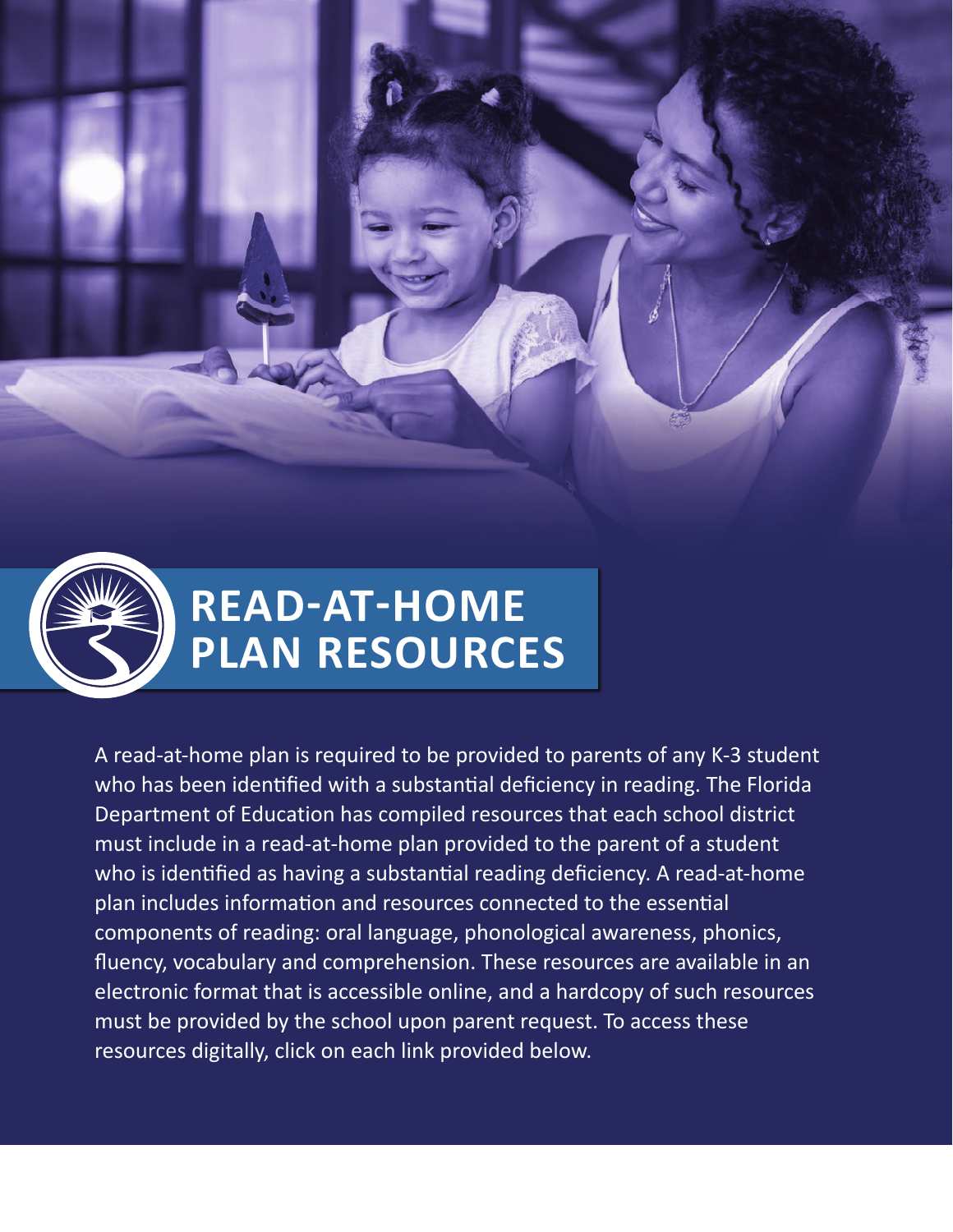### **PARENT GUIDES FOR ENGLISH LANGUAGE ARTS STANDARDS**

The Benchmarks for Excellent Student Thinking (B.E.S.T.) Standards for English Language Arts (ELA) are literacy standards for Florida students that will shape their education and make Florida the most literate state in the nation. The B.E.S.T. Standards will pave the way for Florida students to receive a world-class education and prepare them for a successful future. Parent Guides have been developed to help families learn more about the new B.E.S.T. ELA Standards.

[Parent Guides for English Language Arts Standards](https://www.fldoe.org/academics/standards/just-read-fl/parent-guides-for-english-language-arts.stml)

## **SUPPORTING READING AT HOME**

Learning to read begins at home through everyday interactions with children, long before they attend school. Supporting literacy development as children enter elementary school and progress through grades positively affects their reading ability. The Regional Educational Laboratory Southeast (REL-SE) provides family activities with easy-to-follow instructions to help children practice foundational reading skills at home. Foundational skills include oral language, phonological awareness, phonics, fluency, vocabulary and comprehension. Phonological awareness, alphabetic skills and language skills are the best predictors of early reading success (B.E.S.T., Appendix E, p. 206). There are short family videos for tips and support on how to use the activities to help children grow as readers. Using the family activities at home can help children develop language, link sounds to letters, blend letters and word parts to read and write the words and ultimately read for understanding.

[Supporting Reading at Home](https://ies.ed.gov/ncee/edlabs/regions/southeast/foundations/index.asp)

### **NEW WORLDS READING INITIATIVE**

The New Worlds Reading Initiative gives hundreds of thousands of eligible students the chance to build personalized libraries that reflect their unique interests and backgrounds, at no cost to families or schools. Eligible students include kindergarten through fifth grade students in public and charter schools who have a substantial reading deficiency or who scored below a Level 3 on the prior year's Florida Standards Assessment in English Language Arts (FSA ELA). The University of Florida (UF) Lastinger Center has been designated by the Florida Department of Education as the administrator of the New Worlds Reading Initiative. The UF Lastinger Center is excited to partner with each school district to ensure that all eligible families are informed of the program, have the opportunity to enroll, and receive books and supporting materials each month.

[New Worlds Reading Initiative](https://newworldsreading.com/)

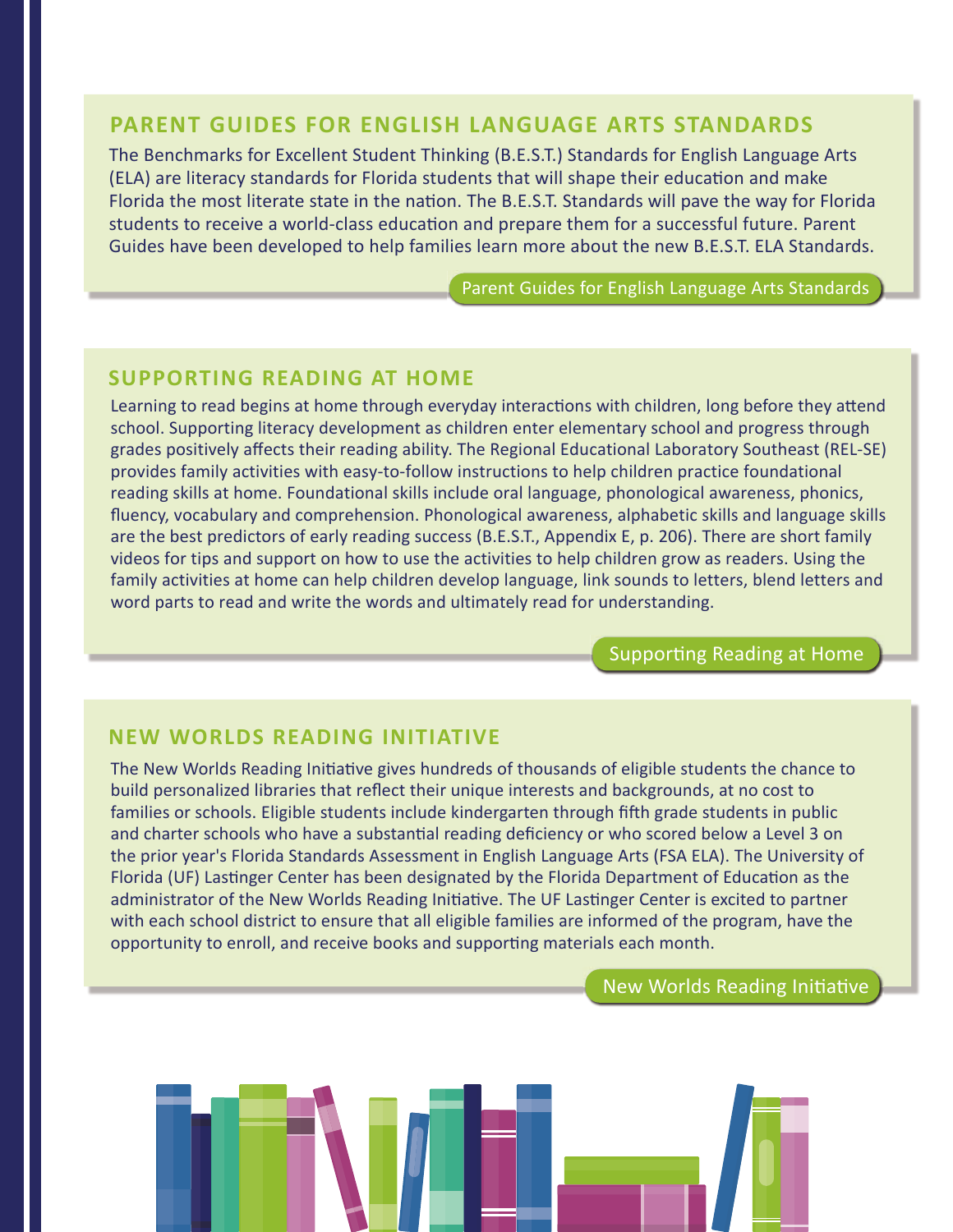#### **OVERVIEW OF ASSESSMENT TYPES**

As students progress from kindergarten through third grade, they should be steadily developing the skills they need to become grade level readers. While students are learning to read, educators and parents can monitor students to see if they are on track to become successful readers. Florida uses four types of assessments to monitor students' progress in reading.

[Overview of Assessment Types](https://ies.ed.gov/ncee/edlabs/infographics/pdf/REL_SE_Assessment_Terms_Used_in_Reading.pdf)

**Screening** – The purpose of screening is to identify the probability of risk or success in reading achievement.

**Progress Monitoring** – The purpose of progress monitoring, also called interim or formative assessment, is to determine whether students are learning the skills taught and/or meeting benchmarks throughout the school year.

**Diagnostic** – The purpose of a diagnostic assessment is to identify a student's strengths and weaknesses for students identified at-risk on a screening assessment.

**Summative** – The purpose of summative, or outcome, assessment is to evaluate students' performance relative to a set of content standards generally administered at the end of the school year.

## **STATEWIDE ENGLISH LANGUAGE ARTS (ELA) ASSESSMENTS**

All Florida students participate in the state's assessment and accountability system. The primary goal of these assessments is to provide information about student learning in Florida, as required by Florid[a law \(see Section 1008.22,](http://www.leg.state.fl.us/Statutes/?App_mode=Display_Statute&URL=1000-1099/1008/Sections/1008.22.html) Florida Statutes).

**FLKRS:** The Florida Kindergarten Readiness Screener (FLKRS) is administered to all public school kindergarten students within the first 30 instructional days of each school year. The results of this [screening provide valuable information about a child's readiness for school, help teachers develop](https://www.fldoe.org/accountability/assessments/k-12-student-assessment/flkrs/faq.stml)  lesson plans to meet each child's needs and offer useful information to parents. The FLKRS assessment instrument is the Star Early Literacy® assessment, which consists of 27 items that assess early language, literacy and number skills.

**FSA:** The Florida Standards Assessment in English Language Arts (FSA ELA) is administered to all [public school students in 3rd – 10th grade. The FSA ELA measures literacy achievement and learning](https://www.fldoe.org/core/fileparse.php/5663/urlt/Grade-LevelFS2022.pdf)  gains. Scores are categorized into five achievement levels to describe student performance, which is provided on student reports so that students, parents and educators may interpret student results in a meaningful way.

**FSAA:** The Florida Standards Alternate Assessment (FSAA) is designed for 3rd – 10th grade students [whose participation in the general statewide assessment program is not appropriate, even with](https://www.fldoe.org/accountability/assessments/k-12-student-assessment/fl-alternate-assessment.stml)  accommodations. The FSAA is based on the Florida Standards Access Points (FS-APs), which are academic expectations written specifically for students with significant cognitive disabilities.

#### **SUPPORTS FOR PARENTAL INVOLVEMENT**

Parental involvement is extremely important for supporting the education of all students, including students with disabilities. For students who have difficulty learning, the Florida Department of Education provides a variety of supports to assist parents in being involved in the educational decision-making process.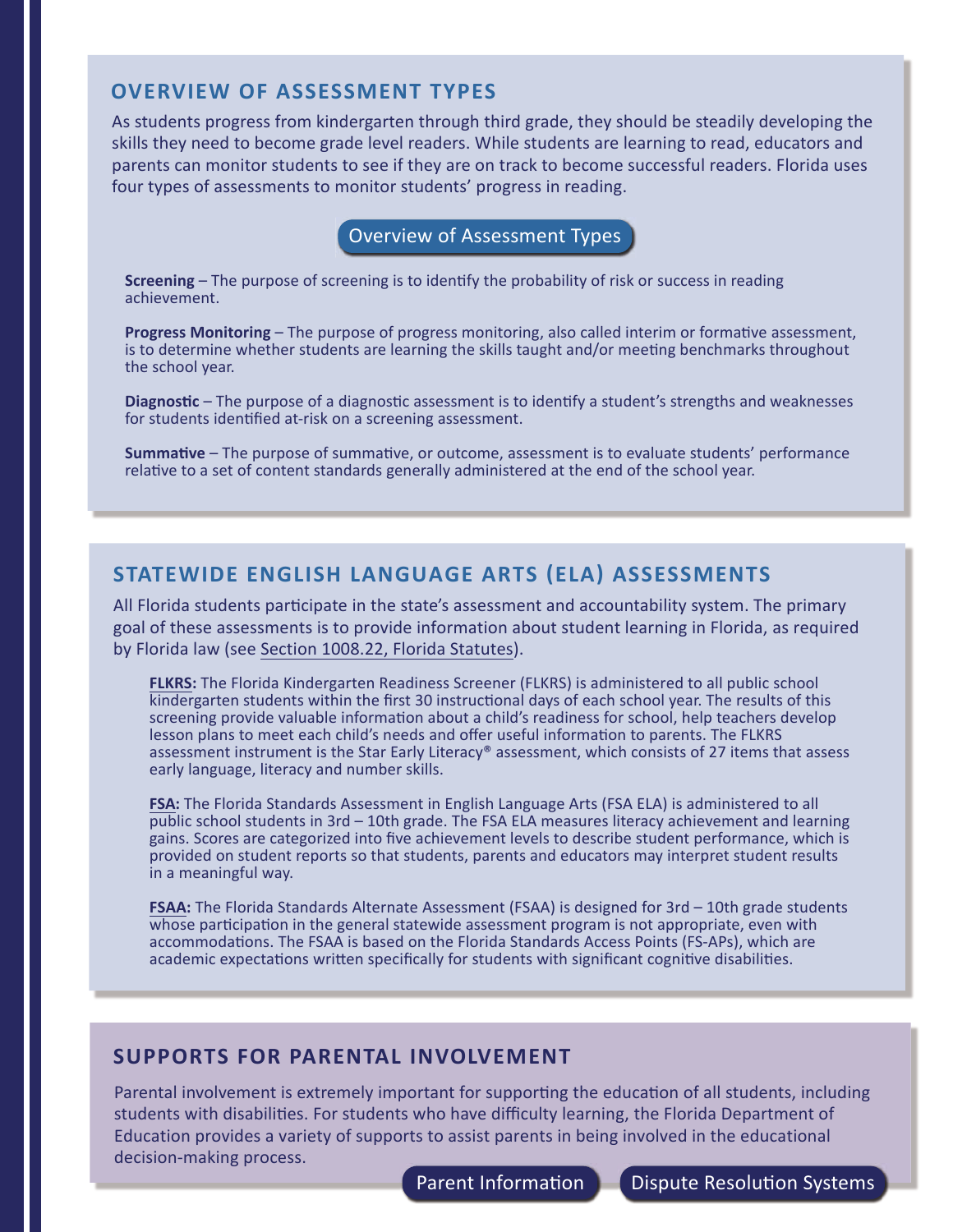## **EVALUATING AND IDENTIFYING A STUDENT FOR EXCEPTIONAL STUDENT EDUCATION**

When a parent, teacher or caregiver suspects a student may have a disability, there are important steps that are necessary to know and take. A diagnosis of a medical condition alone is not sufficient to establish eligibility for exceptional student education. Consistent with Title 34, [Section 300.306](https://sites.ed.gov/idea/regs/b/d/300.306) of the Code of Federal Regulations, the Individual Educational Plan (IEP) team must consider multiple sources of data and information to determine not only if the student is a student with a disability, but also that the student requires special education and related services. If a parent submits documentation from a licensed professional under chapter 490 which demonstrates that a K-3 student has been diagnosed with dyslexia, evidence-based interventions must be provided based on the student's specific areas of difficulty as identified by the licensed professional (see Section 1008.25(5), [Florida Statutes\).](http://www.leg.state.fl.us/Statutes/index.cfm?App_mode=Display_Statute&URL=1000-1099/1008/Sections/1008.25.html) The Bureau of Exceptional Student Education (BESE) has many resources to guide parents, teachers and caregivers through the process of evaluating and identifying a student who is suspected of being a student with a disability requiring exceptional student education.

[Evaluations for Special Education Services: Information for Parents](https://www.fldoe.org/core/fileparse.php/7690/urlt/0070088-idp.pdf) 

[What is Exceptional Student Education for Children with Disabilities?](https://www.fldoe.org/core/fileparse.php/7690/urlt/0070089-ese.pdf) 

[Bureau of Exceptional Student Education \(BESE\) Resource & Information Center](https://www.fldoe.org/academics/exceptional-student-edu/beess-resources/)

#### **CHARACTERISTICS OF SPECIFIC LEARNING DISABILITY**

Specific Learning Disability (SLD) is a term that describes an Exceptional Student Education (ESE) eligibility category, which refers to learning disorders that can affect a student's ability to read, write, listen, speak, reason and do math.

[Specific Learning Disabilities \(SLD\)](https://www.fldoe.org/academics/exceptional-student-edu/ese-eligibility/specific-learning-disabilities-sld/index.stml) 

[Exceptional Student Education Eligibility for Students with Specific Learning Disabilities](https://info.fldoe.org/docushare/dsweb/Get/Document-5586/dps-2009-177.pdf)

# **DI<sup>D</sup> <sup>Y</sup>O<sup>U</sup> <sup>K</sup>NOW?**

**Reading at or above grade level by the end of third grade sets students on a path to learn, graduate and succeed.**